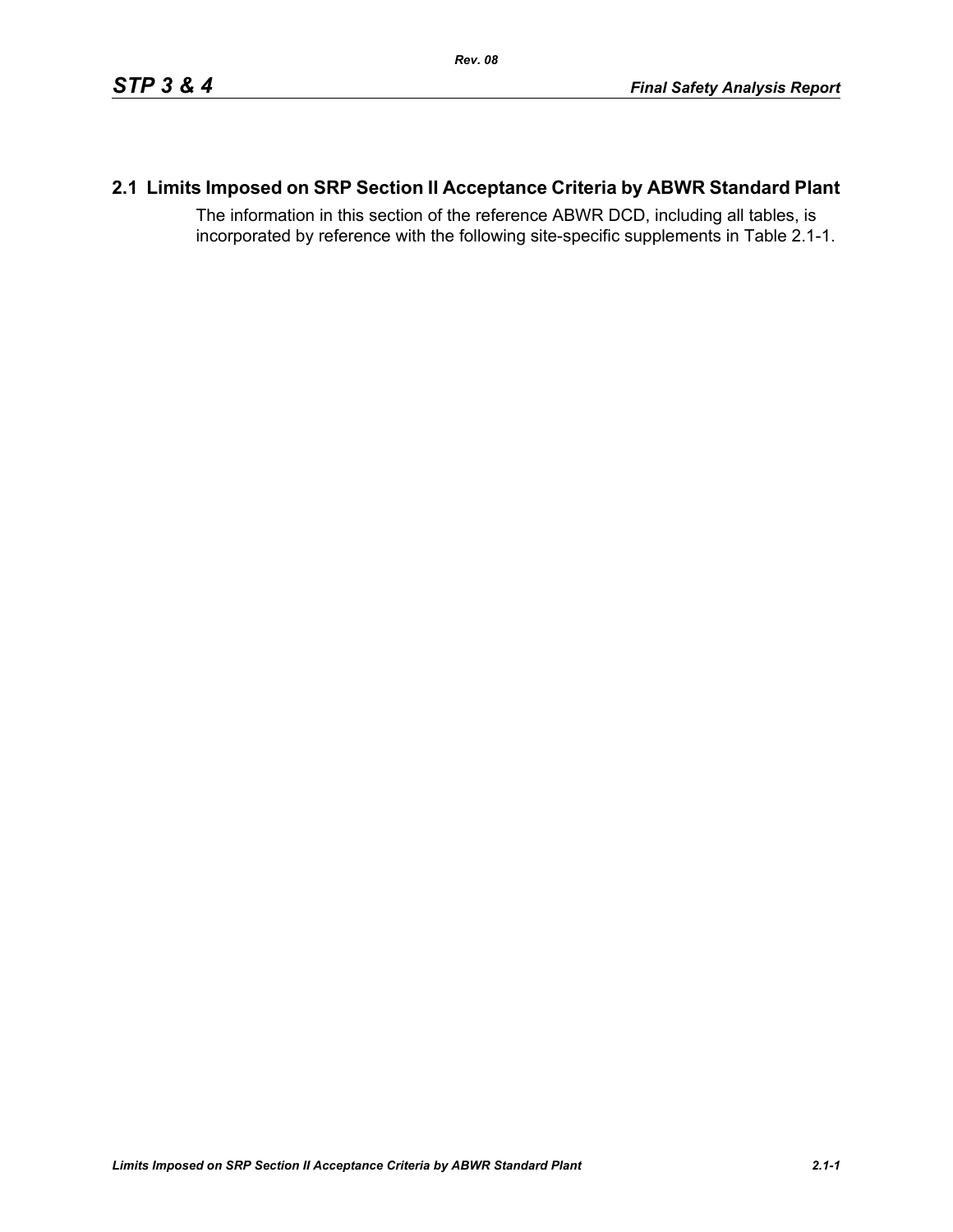### **Table 2.1-1 Limits Imposed on SRP Section II Acceptance Criteria by ABWR Design**

<span id="page-1-0"></span>The supplementary information, provided in the column marked "Discussion," consists of a statement as to whether the SRP limits specified for the reference ABWR design are met for the STP 3 & 4 site, and a roadmap to the FSAR sections where further discussion is provided.

| <b>SRP</b><br><b>Section</b> | <b>Subject</b>                                                    | Limits                                                                                                                                                                                                                                                                     | <b>Discussion</b>                                                                                                                                                                                                                                                                                                                                   |
|------------------------------|-------------------------------------------------------------------|----------------------------------------------------------------------------------------------------------------------------------------------------------------------------------------------------------------------------------------------------------------------------|-----------------------------------------------------------------------------------------------------------------------------------------------------------------------------------------------------------------------------------------------------------------------------------------------------------------------------------------------------|
|                              | <b>Geography and Demography</b>                                   |                                                                                                                                                                                                                                                                            |                                                                                                                                                                                                                                                                                                                                                     |
| 2.1.1                        | Site Location and<br>Description                                  | None                                                                                                                                                                                                                                                                       | N/A                                                                                                                                                                                                                                                                                                                                                 |
| 2.1.2                        | <b>Exclusion Area</b><br>Authority and<br>Control                 | <b>None</b>                                                                                                                                                                                                                                                                | N/A                                                                                                                                                                                                                                                                                                                                                 |
| 2.1.3                        | Population<br><b>Distribution</b>                                 | None                                                                                                                                                                                                                                                                       | N/A                                                                                                                                                                                                                                                                                                                                                 |
|                              |                                                                   | <b>Nearby Industrial, Transportation and Military Facilities</b>                                                                                                                                                                                                           |                                                                                                                                                                                                                                                                                                                                                     |
| $2.2.1 -$<br>2.2.2           | Identification of<br><b>Potential Hazards</b><br>in Site Vicinity | Identify potential hazards in the site<br>vicinity that have a probability of<br>occurrence $>10^{-7}$ per year which<br>produce:<br>(1) missiles more energetic than the<br>tornado missile spectra, or<br>(2) pressure effects in excess of the<br>design basis tornado. | The potential external hazards<br>in the vicinity of the STP site are<br>identified in Subsections 2.2S.1<br>and 2.2S.2. The only potential<br>external hazard identified with a<br>frequency near $1 \times 10^{-7}$ was an<br>aircraft accident with a<br>conservatively calculated total<br>impact frequency of 1.09 $\times$ 10 <sup>-7</sup> . |
| 2.2.3                        | Evaluation of<br><b>Potential Accidents</b>                       | Evaluate only those potential<br>hazards identified above.                                                                                                                                                                                                                 | An evaluation of the aircraft<br>hazards that could impact the<br>STP site is provided in<br>Subsection 2.2S.2.7.2. Although<br>no other external hazards<br>approach a frequency of 1 x 10 <sup>-</sup><br>, other potential external<br>hazards in the vicinity of the<br>STP site are discussed in<br>Subsection 2.2S.3.                         |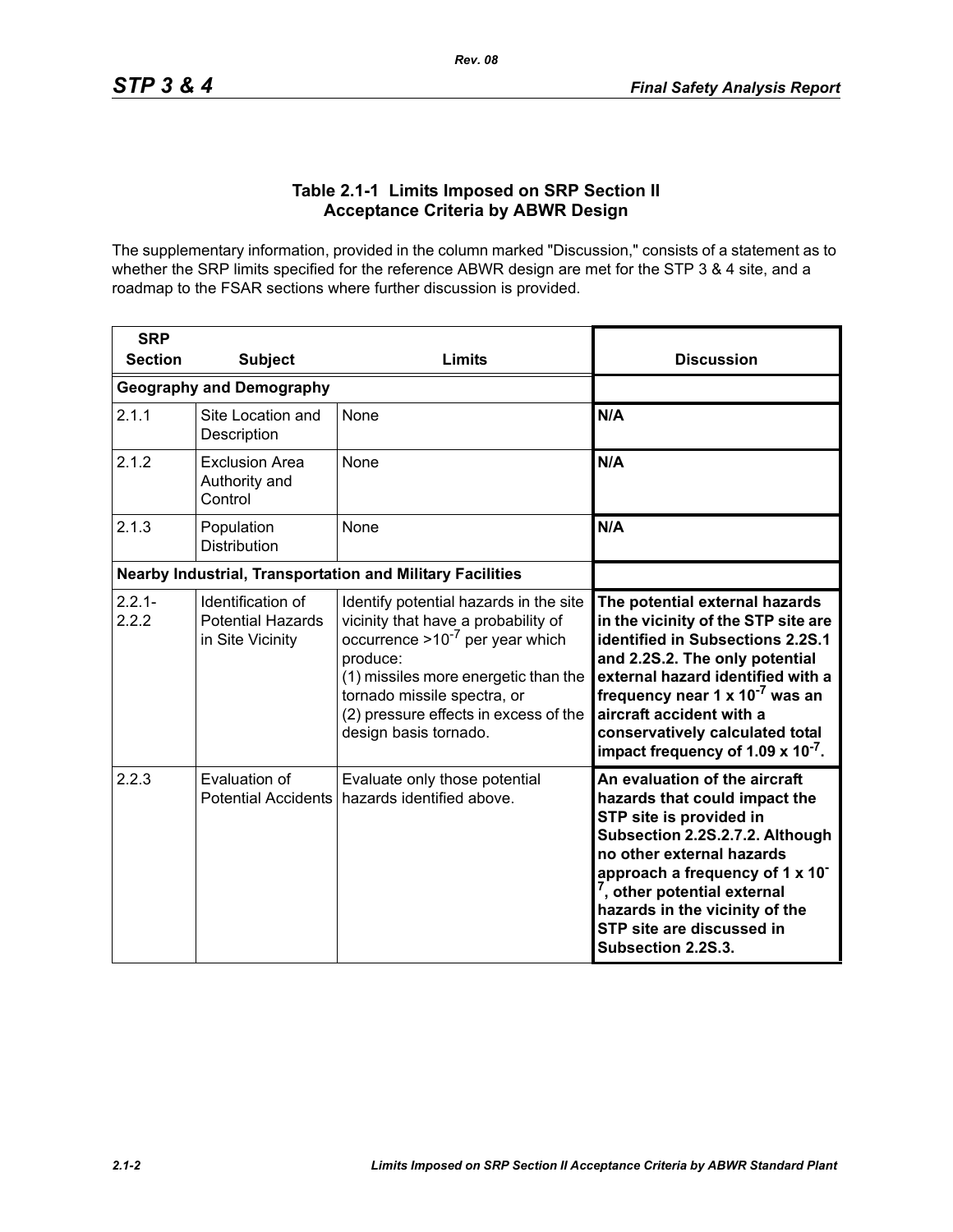| <b>SRP</b><br><b>Section</b> | <b>Subject</b>                                                                                         | Limits                                                                                                                                                                                                                                                                                          | <b>Discussion</b>                                                                                                                                                                                                                                                                                                                                                                                                                                                          |
|------------------------------|--------------------------------------------------------------------------------------------------------|-------------------------------------------------------------------------------------------------------------------------------------------------------------------------------------------------------------------------------------------------------------------------------------------------|----------------------------------------------------------------------------------------------------------------------------------------------------------------------------------------------------------------------------------------------------------------------------------------------------------------------------------------------------------------------------------------------------------------------------------------------------------------------------|
| <b>Meteorology</b>           |                                                                                                        |                                                                                                                                                                                                                                                                                                 |                                                                                                                                                                                                                                                                                                                                                                                                                                                                            |
| 2.3.1                        | Regional<br>Climatology                                                                                | Per Table 2.0-1.                                                                                                                                                                                                                                                                                | The ABWR site parameters<br>specified in Table 2.0-1 envelop<br>the STP site-specific<br>characteristics related to<br>regional climatology, with the<br>following exceptions, maximum<br>rainfall rate and ambient design<br>temperatures relative to three of<br>the wet-bulb exceedance<br>values. These departures are<br>discussed in Table 2.0-2 (see<br>also STP DEP T1 5.0-1).<br>Further details on regional<br>climatology are provided in<br>Subsection 2.3S.1. |
| 2.3.2                        | Local Meteorology                                                                                      | None                                                                                                                                                                                                                                                                                            | N/A                                                                                                                                                                                                                                                                                                                                                                                                                                                                        |
| 2.3.3                        | Onsite<br>Meteorological<br>Measurements<br>Program                                                    | None                                                                                                                                                                                                                                                                                            | N/A                                                                                                                                                                                                                                                                                                                                                                                                                                                                        |
| 2.3.4                        | Short-Term<br><b>Diffusion</b><br><b>Estimates for</b><br>Accidental<br>Atmospheric<br><b>Releases</b> | Show that the site meteorological<br>dispersion values as calculated in<br>accordance with Regulatory Guide<br>1.145, and compared to dose<br>values given in Chapter 15, result in<br>doses less than stipulated in 10<br>CFR 100 and the applicable<br>portions of SRP Sections 11 and<br>15. | The design basis accident<br>doses calculated based on the<br><b>STP site meteorological</b><br>dispersion values are<br>discussed in Subsections 15.2,<br>15.56, and 15.7. The calculated<br>doses meet the dose limits<br>specified in 10 CFR 100.                                                                                                                                                                                                                       |
| 2.3.5                        | Long-Term<br>Diffusion<br><b>Estimates</b>                                                             | None                                                                                                                                                                                                                                                                                            | N/A                                                                                                                                                                                                                                                                                                                                                                                                                                                                        |
| <b>Hydrology Engineering</b> |                                                                                                        |                                                                                                                                                                                                                                                                                                 |                                                                                                                                                                                                                                                                                                                                                                                                                                                                            |
| 2.4.1                        | Hydraulic<br>Description                                                                               | Per Table 2.0-1.                                                                                                                                                                                                                                                                                | The ABWR site parameters<br>specified in Table 2.0-1 envelop<br>the STP site-specific<br>characteristics related to<br>hydrology. Further details are<br>provided in Subsection 2.4S.1.                                                                                                                                                                                                                                                                                    |

## **Table 2.1-1 Limits Imposed on SRP Section II Acceptance Criteria by ABWR Design**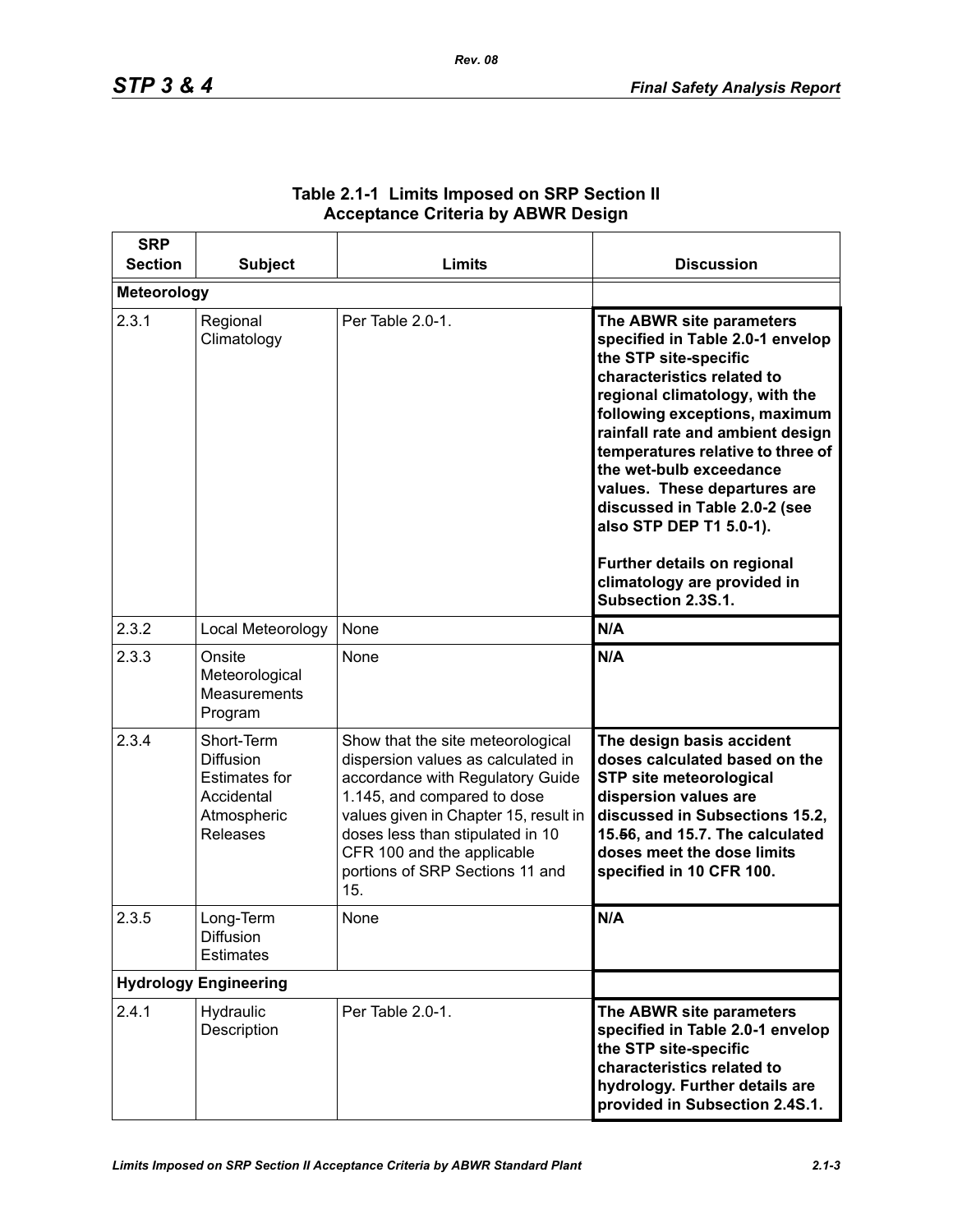| <b>SRP</b><br><b>Section</b> | <b>Subject</b>                                                    | <b>Limits</b>                                                                                                                                                | <b>Discussion</b>                                                                                                                                                                                                                                                                                                                                 |
|------------------------------|-------------------------------------------------------------------|--------------------------------------------------------------------------------------------------------------------------------------------------------------|---------------------------------------------------------------------------------------------------------------------------------------------------------------------------------------------------------------------------------------------------------------------------------------------------------------------------------------------------|
| 2.4.2                        | Floods                                                            | Per Table 2.0-1.                                                                                                                                             | The maximum flood level for the<br>STP site is discussed in<br>Subsections 2.4S.2 and 2.4S.4<br>(see also Table 2.0-2 and STP<br>DEP T1 5.0-1). Site-specific<br>flood protection measures are<br>described in Subsection<br>3.4.1.1.1.                                                                                                           |
| 2.4.3                        | Probable<br>Maximum Flood on<br>Streams and<br><b>Rivers</b>      | None                                                                                                                                                         | N/A                                                                                                                                                                                                                                                                                                                                               |
| 2.4.4                        | <b>Potential Dam</b><br><b>Failures</b><br>Seismically<br>Induced | Demonstrate that failure of existing<br>and potential upstream or<br>downstream water control<br>structures will not exceed flooding<br>30.5 cm below grade. | <b>Failure of the Main Cooling</b><br>Reservoir (MCR) would result in<br>the worst case flood level, and<br>exceeds the SRP limit for the<br>reference ABWR design as<br>discussed in Subsection 2.4S.4<br>see also Table 2.0-2 and STP<br>DEP T1 5.0-1). Site-specific<br>flood protection measures are<br>described in Subsection<br>3.4.1.1.1. |
| 2.4.5                        | Probable<br>Maximum Surge<br>and Seiche<br>Flooding               | Probable maximum surge and<br>seiche flooding level 30.5 cm below<br>grade.                                                                                  | The probable maximum surge<br>flooding level is within the SRP<br>limit for the reference ABWR<br>design. Flooding due to seiche<br>effects is considered<br>insignificant at the STP site. See<br>Subsection 2.4S.5 for further<br>details.                                                                                                      |
| 2.4.6                        | Probable                                                          | Probable maximum tsunami<br>Maximum Tsunami   flooding level 30.5 cm below grade.   flooding level for the STP site is                                       | The probable maximum tsunami<br>within the SRP limit for the<br>reference ABWR design as<br>discussed in Subsection 2.4S.6.                                                                                                                                                                                                                       |
| 2.4.7                        | Ice Effects                                                       | None                                                                                                                                                         | N/A                                                                                                                                                                                                                                                                                                                                               |
| 2.4.8                        | <b>Cooling Water</b><br>Channels and<br>Reservoirs                | None                                                                                                                                                         | N/A                                                                                                                                                                                                                                                                                                                                               |
| 2.4.9                        | <b>Channel Diversion</b>                                          | None                                                                                                                                                         | N/A                                                                                                                                                                                                                                                                                                                                               |

### **Table 2.1-1 Limits Imposed on SRP Section II Acceptance Criteria by ABWR Design (Continued)**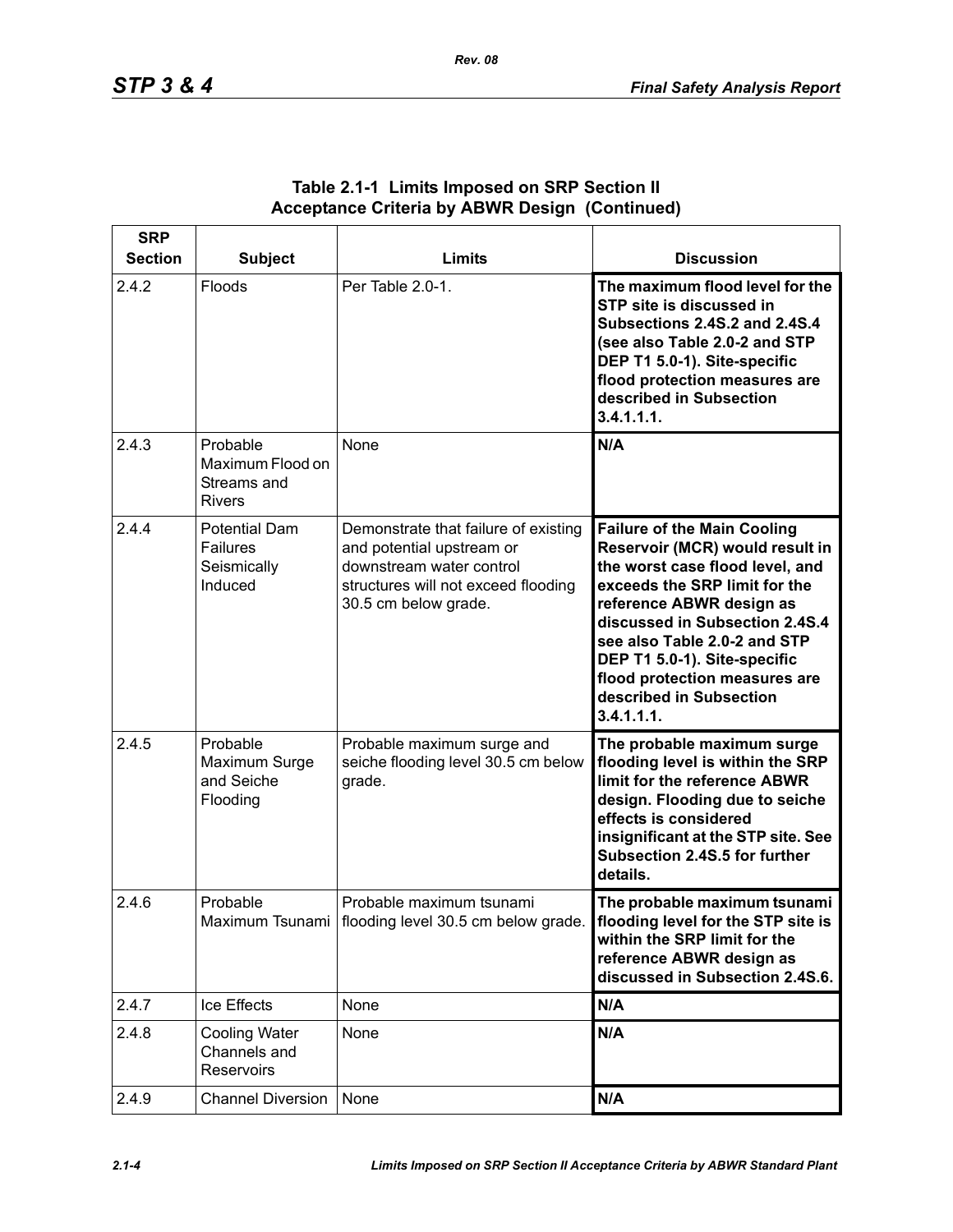| <b>SRP</b><br><b>Section</b> | <b>Subject</b>                                                                  | Limits           | <b>Discussion</b>                                                                                                                                                                                                                             |
|------------------------------|---------------------------------------------------------------------------------|------------------|-----------------------------------------------------------------------------------------------------------------------------------------------------------------------------------------------------------------------------------------------|
| 2.4.10                       | Flooding<br>Protection<br>Requirements                                          | <b>None</b>      | N/A                                                                                                                                                                                                                                           |
| 2.4.11                       | <b>Cooling Water</b><br>Supply                                                  | None             | N/A                                                                                                                                                                                                                                           |
| 2.4.12                       | Groundwater                                                                     | Per Table 2.0-1. | The groundwater depth in the<br>power block areas for STP 3 & 4<br>is below the maximum<br>groundwater level of 61 cm (2 ft)<br>below grade as specified in<br>Table 2.0-1. Further information<br>is provided in FSAR Subsection<br>2.4S.12. |
| 2.4.13                       | Accidental<br>Releases of Liquid<br>Effluent in Ground<br>and Surface<br>Waters | None             | N/A                                                                                                                                                                                                                                           |
| 2.4.14                       | Technical<br>Specifications and<br>Emergency<br>Operation<br>Requirement        | <b>None</b>      | N/A                                                                                                                                                                                                                                           |

#### **Table 2.1-1 Limits Imposed on SRP Section II Acceptance Criteria by ABWR Design (Continued)**